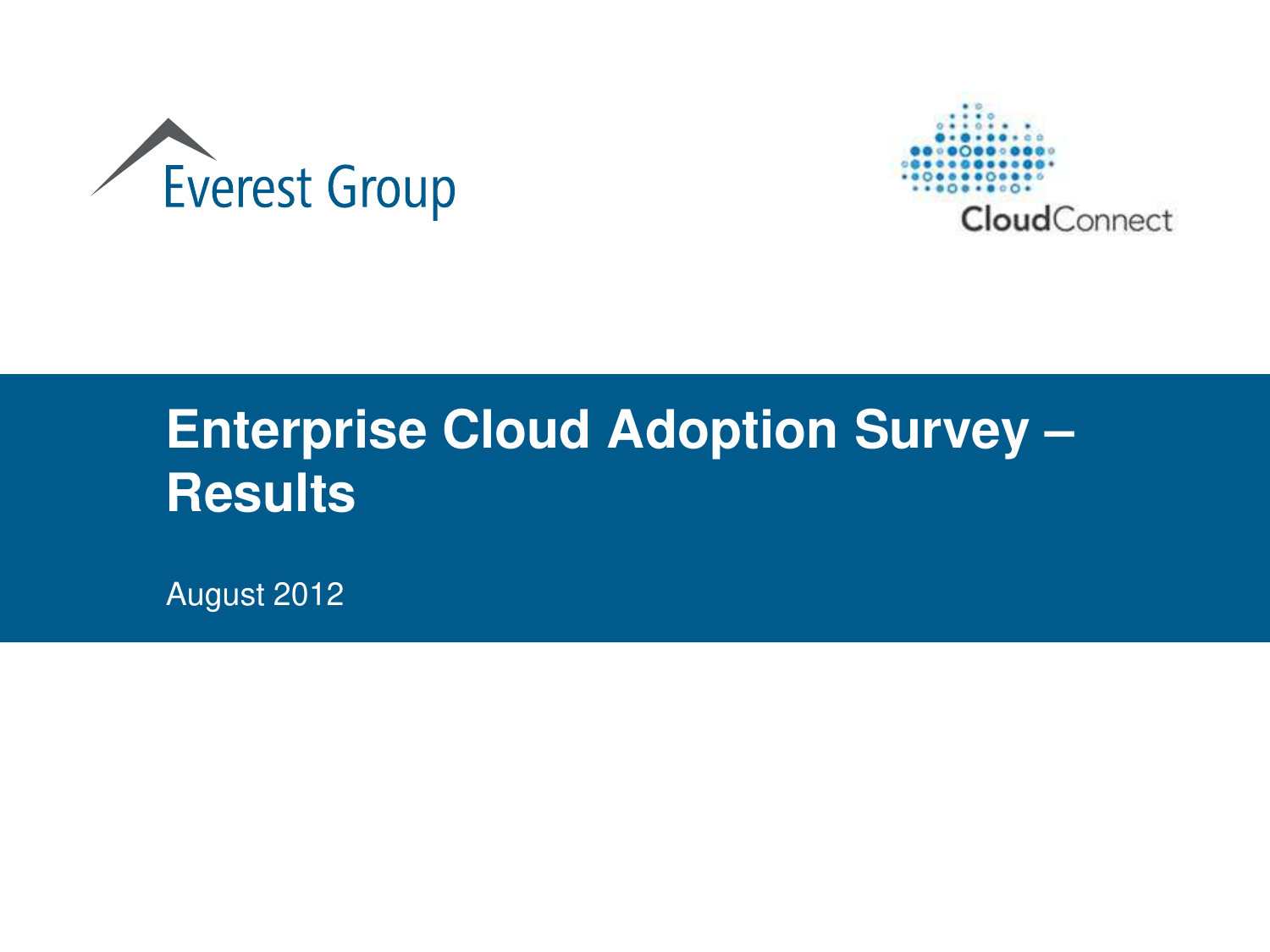# **Content**

- **Executive Summary**
- Detailed findings
- Appendix Demographics



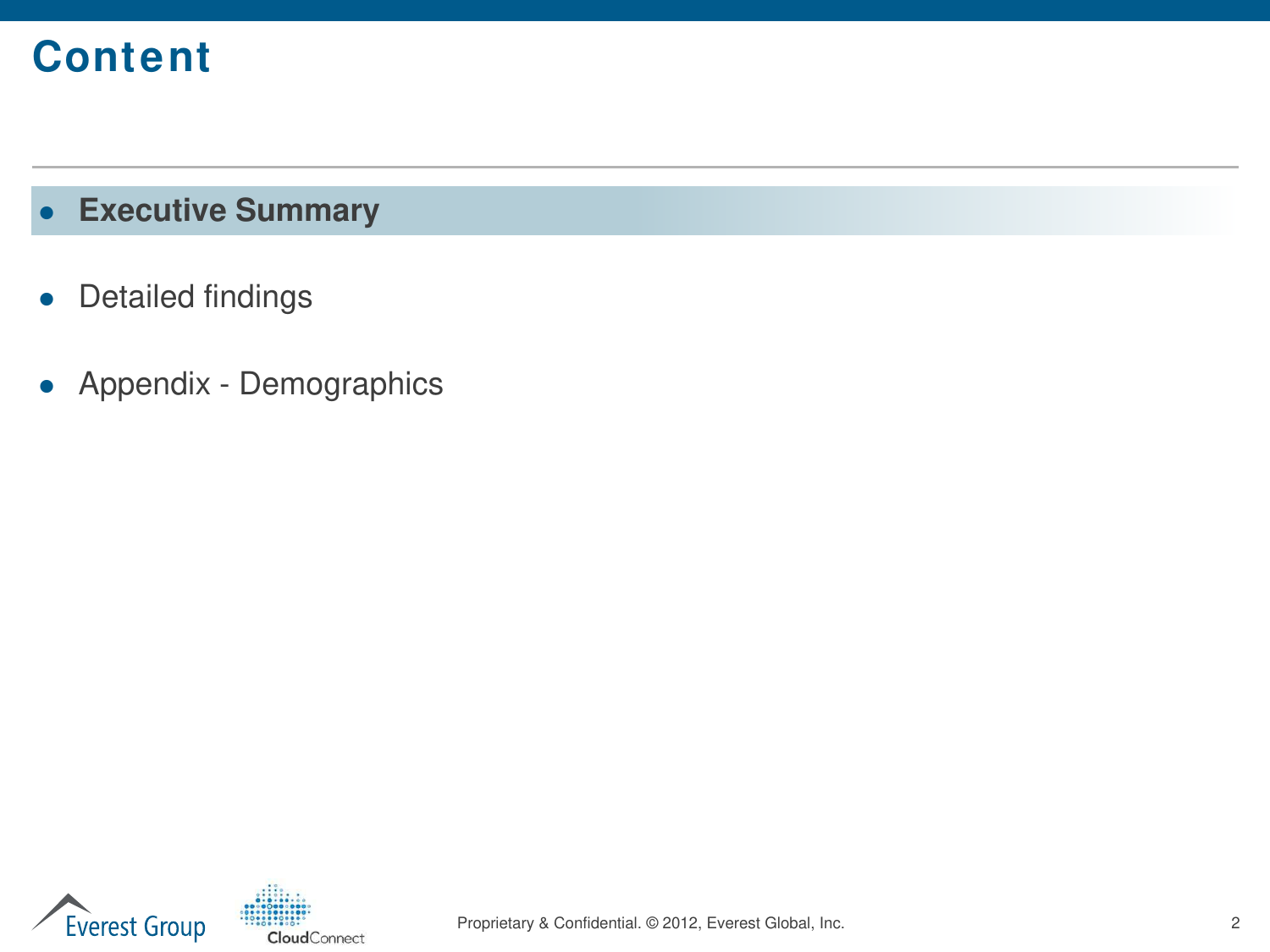# **Context and methodology**

### **Context & Objectives**

- Cloud Connect and Everest Group conducted a joint survey to coincide with the Cloud Connect conference in Chicago, September 2012
- The objectives of the survey were to:
	- Identify broad-based cloud adoption patterns
	- Identify barriers to adoption
	- Evaluate overall "cloud sentiment" post adoption

### **Methodology**

- Cloud Connect and Everest Group jointly created an online survey for the purposes of this study
- Survey invitations were sent by email to three primary groups of cloud market stakeholders:
	- **Cloud Buyers:** Enterprises that have adopted, or are looking forward to cloud solutions
	- **Cloud Service Providers:** Providers of cloud solutions (products and services), including ISVs and service providers
	- **Cloud Advisors:** Consultants and third party advisors who work with Cloud Buyers and provide guidance on cloud adoption strategies
- Survey responses were aggregated and analyzed; wherever possible and insightful, viewpoints from different market constituents have been contrasted
- The focus of the study is on evaluating the viewpoint of the Cloud Buyer; however, given the sample size of Cloud Buyers, and the random sampling methodology, analysis by different segments within the buyer community has not been attempted, as the results would not be statistically significant

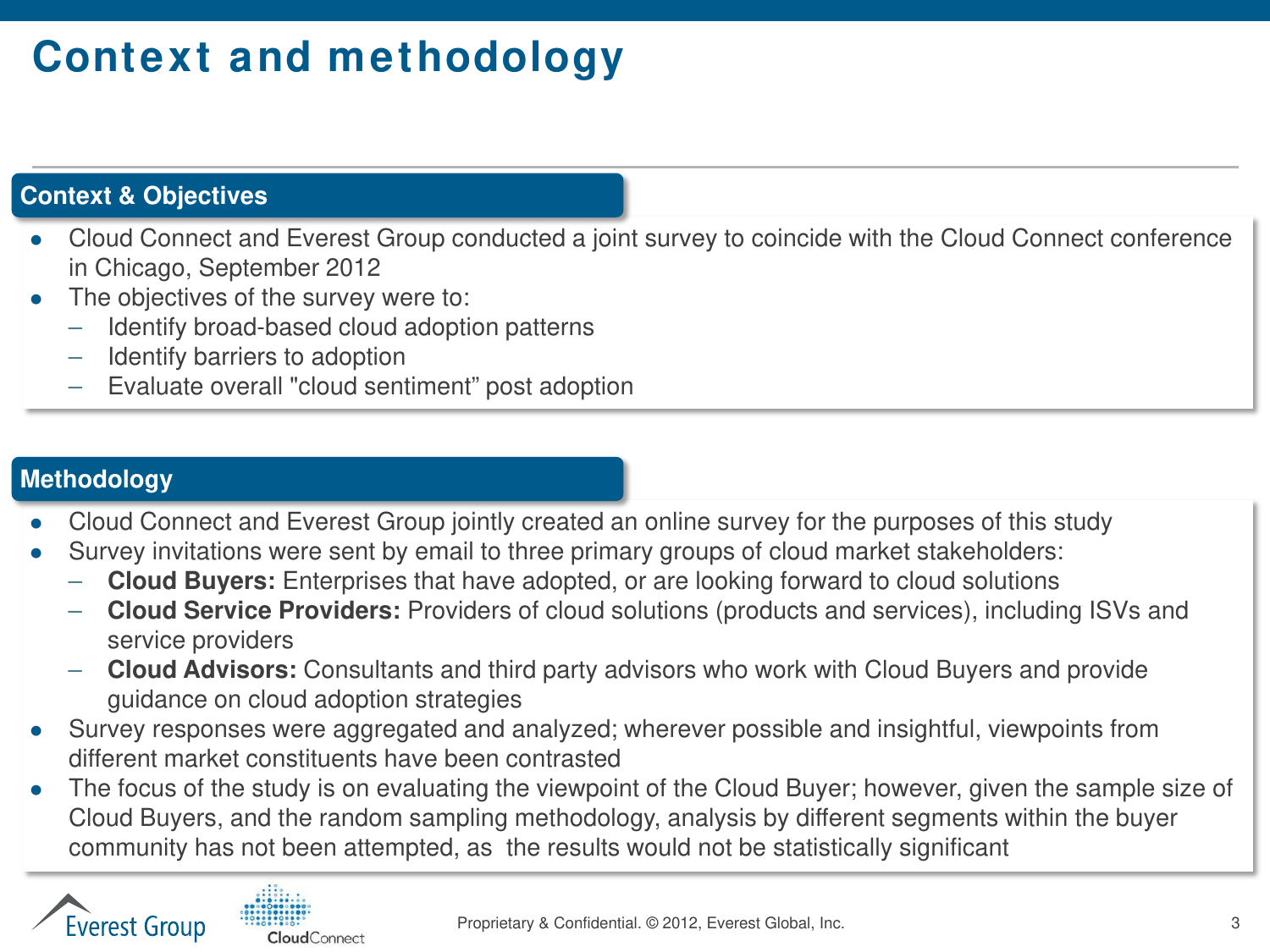# **Key findings (1/2)**

### **Cloud adoption is expanding beyond "low hanging fruit" such as email and custom applications**

- While existing adoption remains strongest within the SaaS layer, cloud infrastructure models are expected to provide the next impetus to growth; private cloud models are expected to grow the most
- Early adoption workloads such as custom business applications and email/collaboration will continue to move to the cloud
	- However, adoption is poised to broaden with a large proportion of enterprises earmarking disaster recovery/storage/ archiving needs as part of their plans for cloud infrastructure implementation
	- Further, we believe that adoption patterns will be closely linked with the success of other Next Generation technologies as legacy integration challenges will be easier to resolve. For instance, with the advent of Big Data themes, a significant number of enterprises are planning to move their BI/Analytics workloads to the cloud

### **Cloud is seen as an enabler of topline growth, beyond the cost reduction imperative**

- The ability of cloud technology to bring down enterprise's time to market for applications, solutions and products is one of the strongest drivers of adoptions
	- Further, buyers record high post adoption satisfaction scores in their ability to shrink time to market
- The ability to create and provision flexible infrastructure in line with demand patterns is rated as the second most important driver of adoption
- While buyers maintain that TCO reduction objectives rank low in the hierarchy of drivers, service providers mention this as the strongest driver for their customers

### **Perceived "security issues" continues to be the most significant barrier to adoption**

- All market constituents unanimously agree on "security concerns" being the biggest barrier to cloud adoption
- However, it is interesting to note that service providers rank "lack of management buy-in" as an important barrier, which is at odds to buyer sentiment
	- This is good news for challengers seeking to account entry, as it clearly indicates that established incumbents are grappling with decentralized budget centers, as traditional IT roles are being blurred within the cloud context

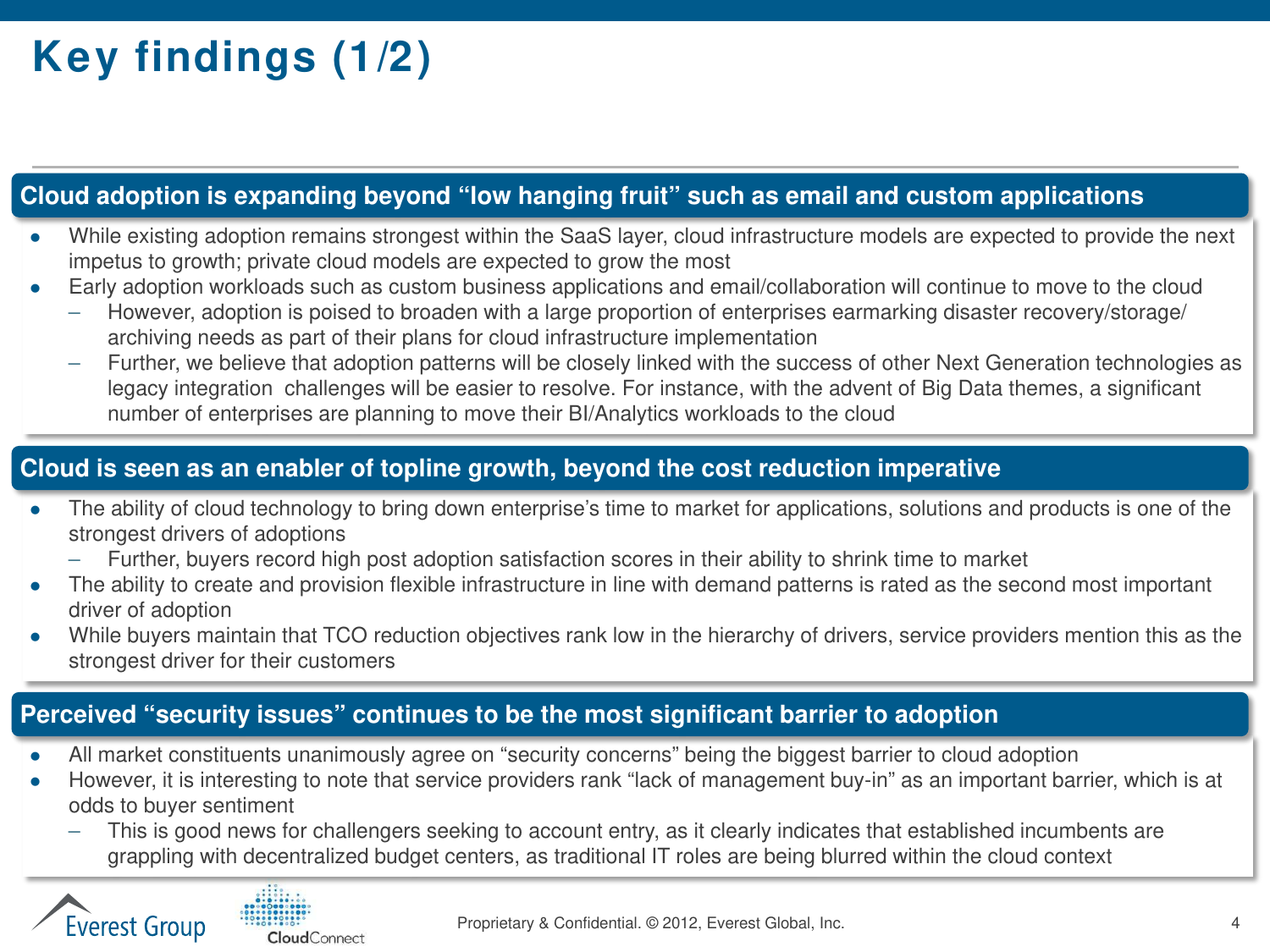# **Key findings (2/2)**

### **While VMware has leading mindshare, many enterprises prefer opensource technology**

- 19% of responses indicated no strong preference towards virtualization technology vendors, next to 47% for VMware
- 14% of responses indicated a strong preference for opensource cloud infrastructure platforms, next to 34% for VMware; 25% of responses indicated no strong preference

### **Service providers need to adapt to new budget centers and sell on business value rather than cost**

- Enterprise adoption is being driven primarily to improve responsiveness (reduced provisioning cycle times) and flexibility without increasing IT spend; adoption is being driven by business users whose management teams are "bought in" and supportive
- Service providers, on the other hand, believe that adoption is being driven primarily to reduce IT costs by management teams that aren't fully bought in yet
- We believe that as cloud technology simplifies IT consumption (e.g., small-scale SaaS consumption and virtual instance provisioning), traditional IT procurement roles are increasingly being driven by business users. Developer teams embedded in BUs do not need corporate IT buy-in for routine cloud usage, consequently leading to "budget shifting" away from traditional buying centers
- Service providers need to adapt to the "Next Gen Buying Center" and shift discussions away from the traditional cost-based value proposition

### **Overall, buyers' "cloud sentiment" remains extremely positive, with high expectations for the future**

- An overwhelming majority of Cloud Buyers expressed high levels of satisfaction on their cloud implementations
- Highest satisfaction is recorded on buyers' ability to create flexible infrastructure
- Most importantly, cloud computing is not going to be another flash in the pan. An overwhelming majority of survey respondents underlined their commitment to move larger chunks of their IT establishment to the cloud, as they expect to derive greater business value from cloud technologies in the future



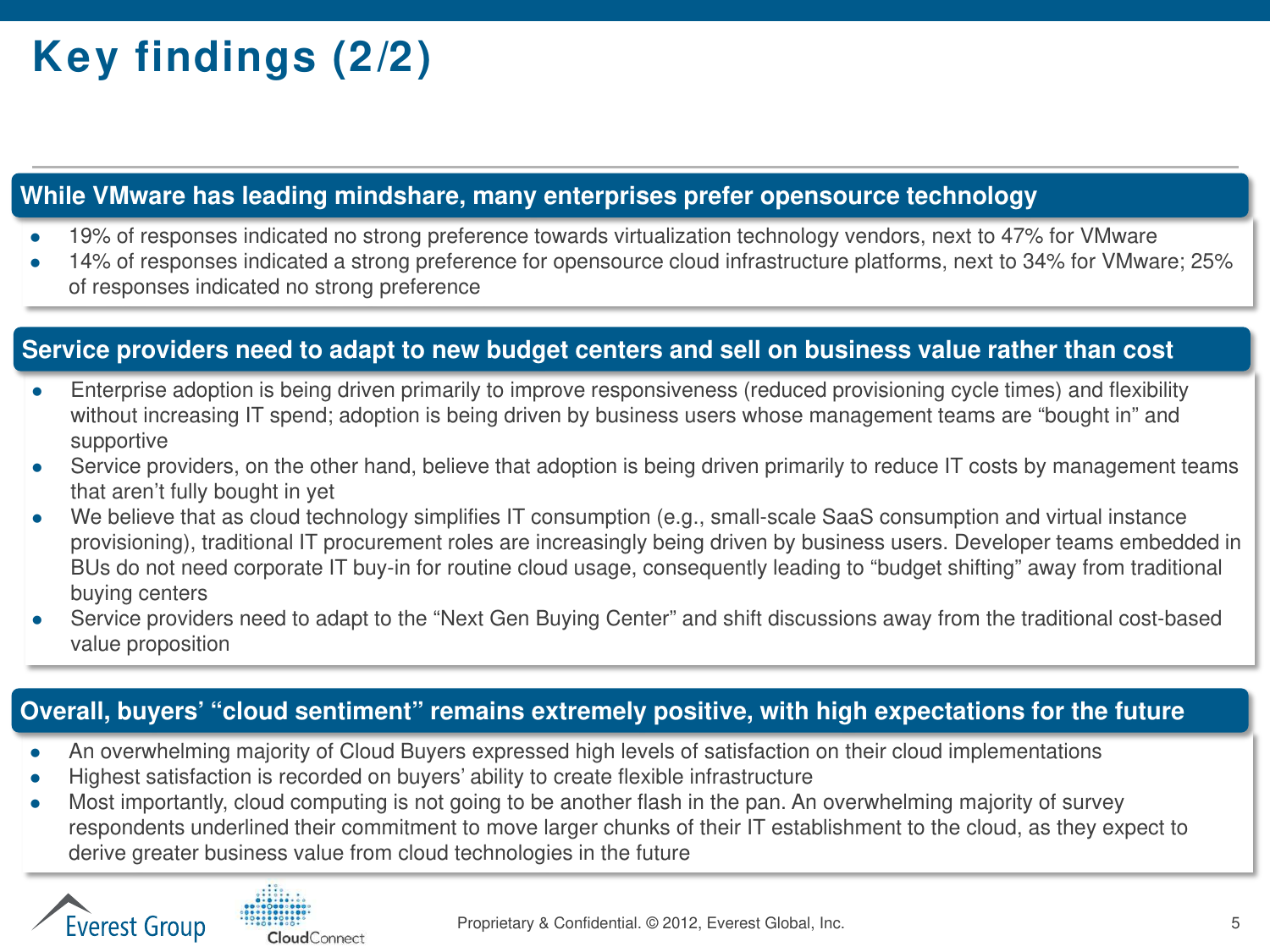# **Content**

- **•** Executive Summary
- **Detailed findings**
- Appendix Demographics



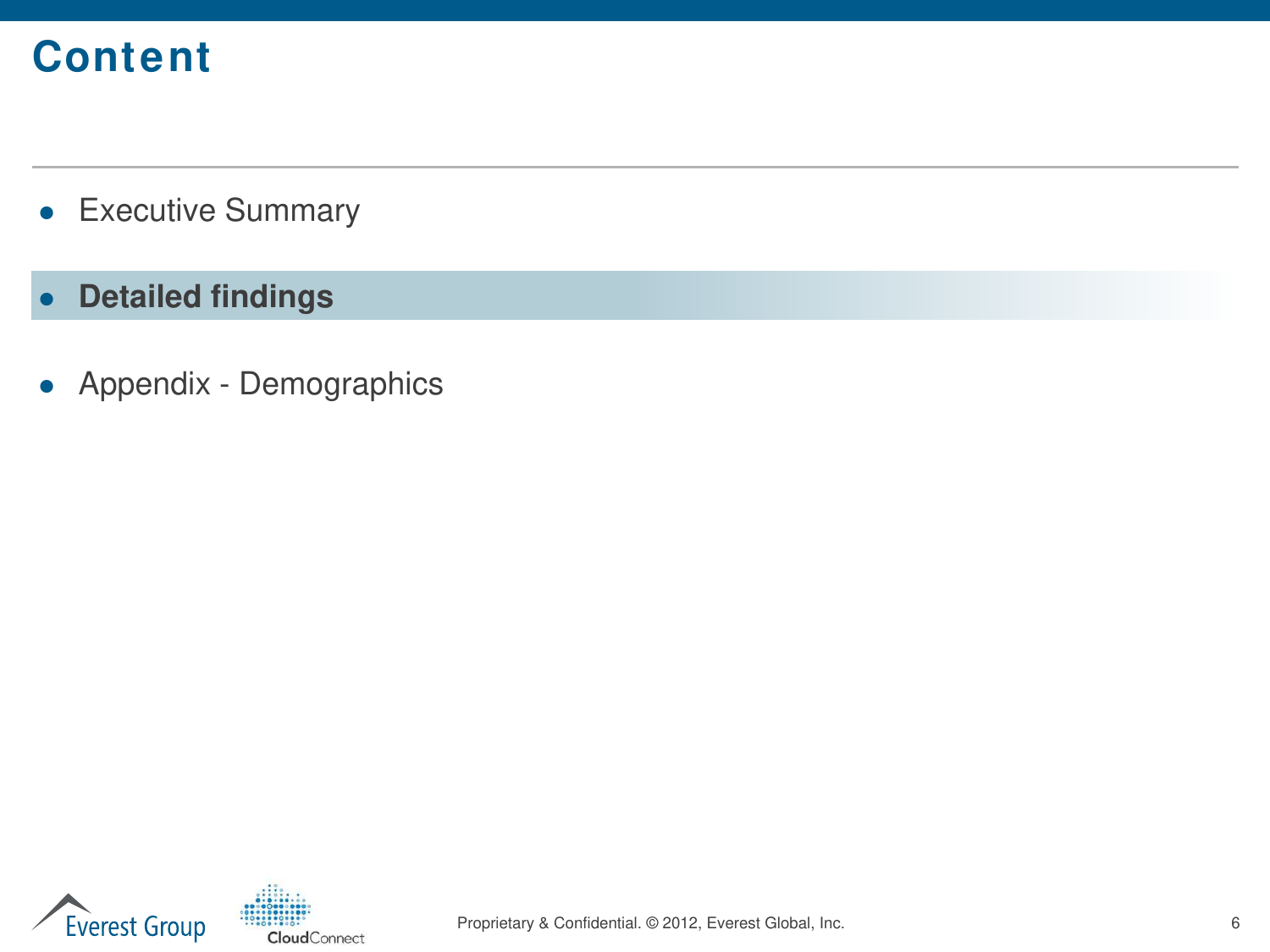## **SaaS modules have been adopted most w idely; IaaS adoption is expected to grow fastest in the near future**



Proprietary & Confidential. © 2012, Everest Global, Inc. 7 7

CloudConnect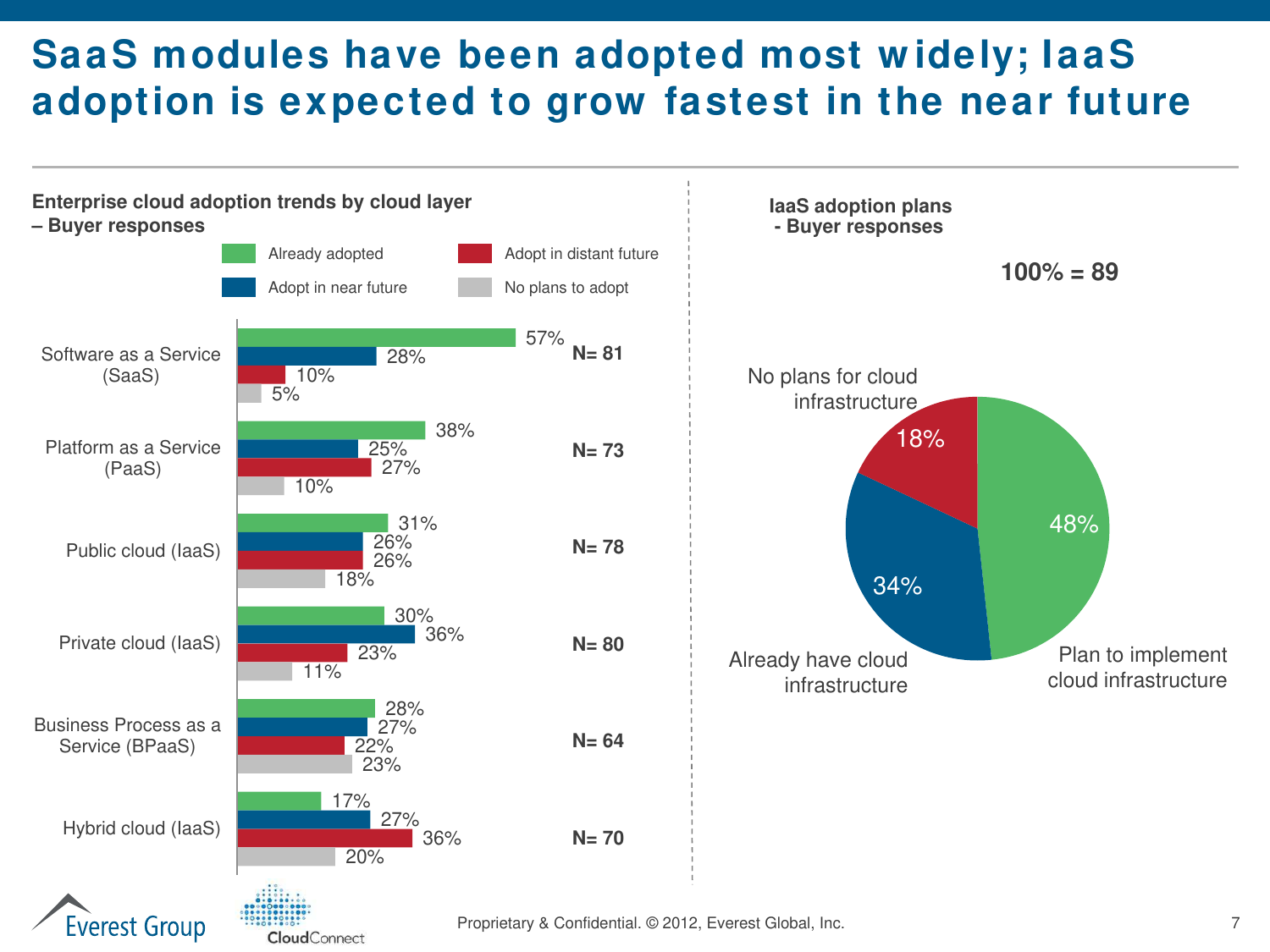# **Amongst those planning IaaS implementation, VMw are enjoys dominant mindshare**

**Preference for virtualization technology Buyer responses (cloud infrastructure implemented/planned)** 47% 19% 18% 9% 6% **100% = 95 (number of mentions)** VMware No preference Microsoft Hyper-V Xen KVM **Preference for cloud platform Buyer responses (cloud infrastructure implemented/planned)** VMware No preference **OpenStack** IBM SmartCloud CloudStack **VCE 100% = 104 (number of mentions)** 34% 25% 14% 12% 9% 4%3% **Eucalyptus** 

**However, a significant proportion of the market professes to be platform agnostic, or prefer open source platforms**



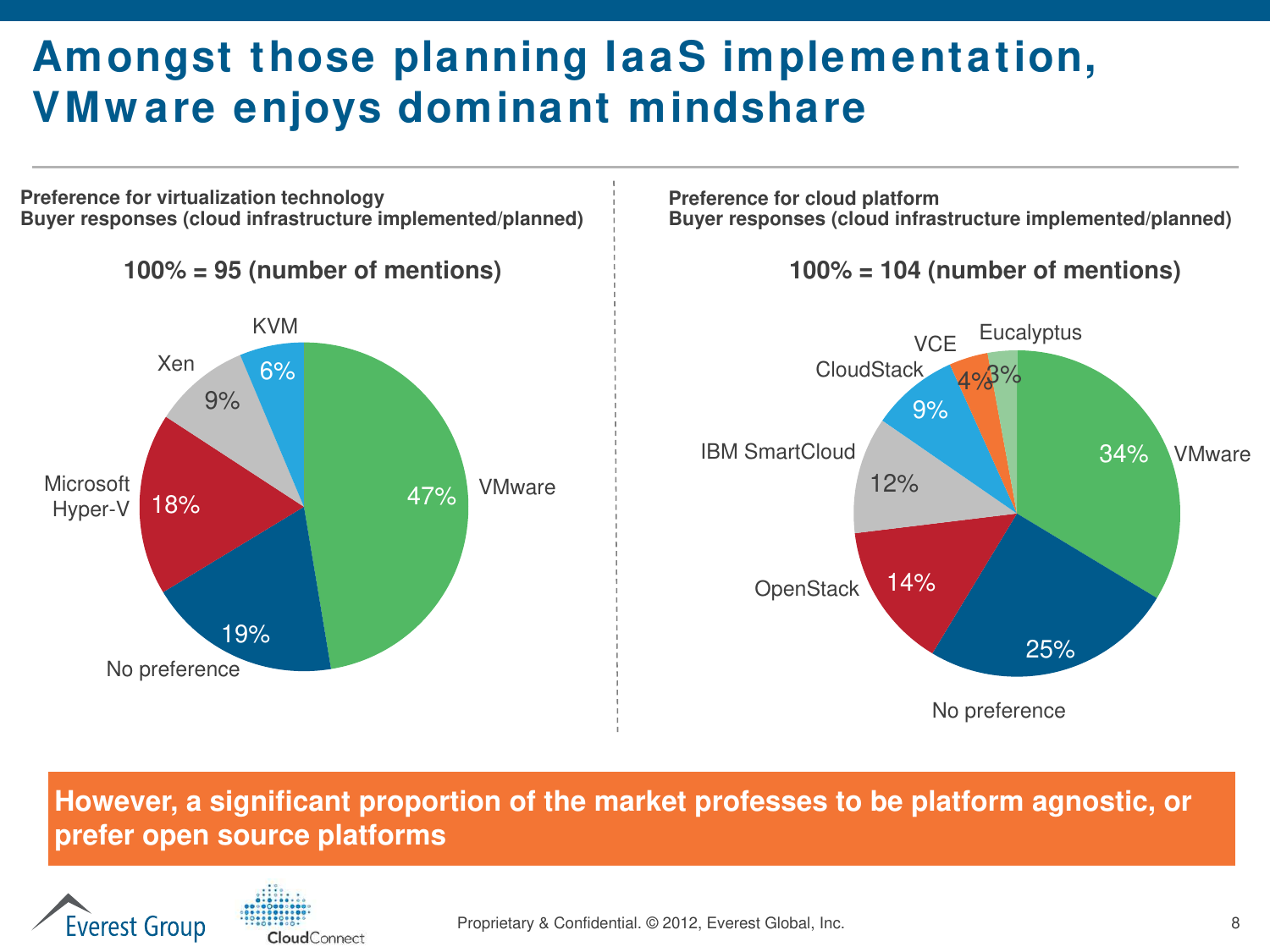### **Email/collaboration, DR/storage, and BI/analytics being targeted for cloud porting; as buyers think beyond custom applications and development platforms**



Proprietary & Confidential. © 2012, Everest Global, Inc. 9

Everest Group

CloudConnect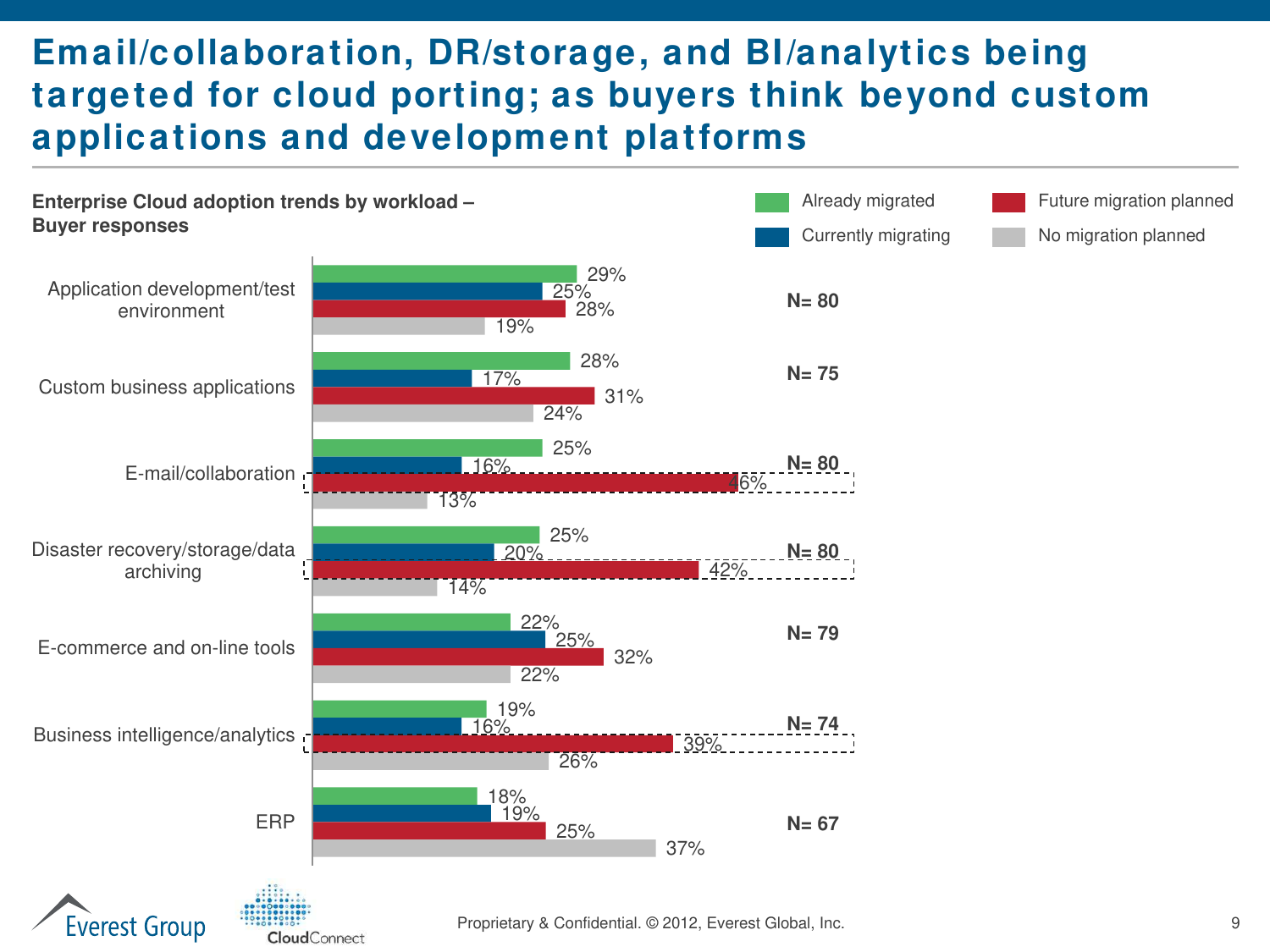### **Vast majority of buyers met their "cloud objectives"; more than cost reduction, cloud enables flexible infrastructure and reduce time to market…**







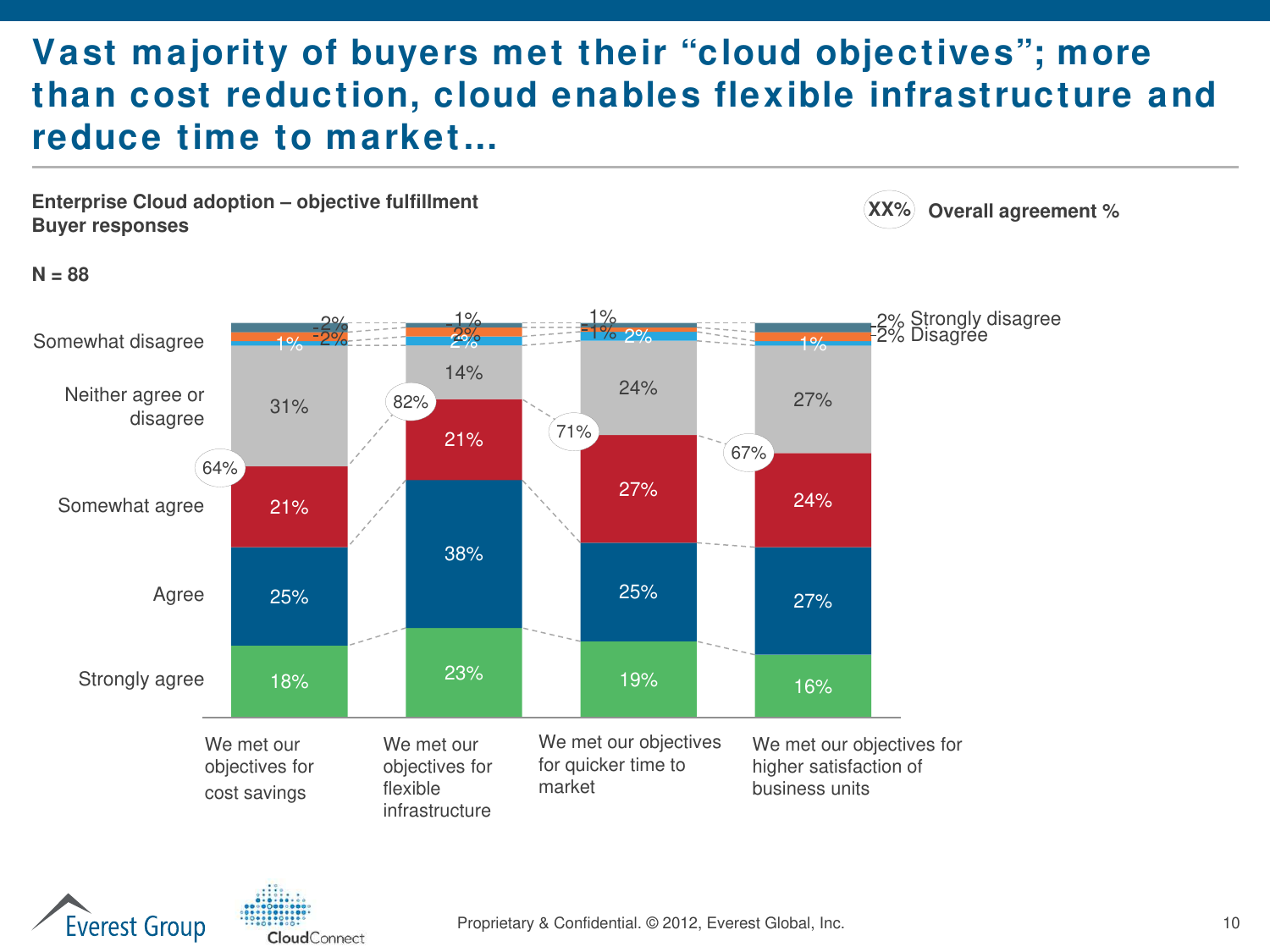## **… both of w hich are top adoption drivers for enterprise buyers; how ever, supply side constituents view cloud adoption to be driven primarily by cost reduction imperatives**

#### **Relative importance of adoption drivers Buyer responses**



#### **Relative importance of adoption drivers Service provider/advisory responses**

 $1 = not$  at all important; .........  $5 = very$  important





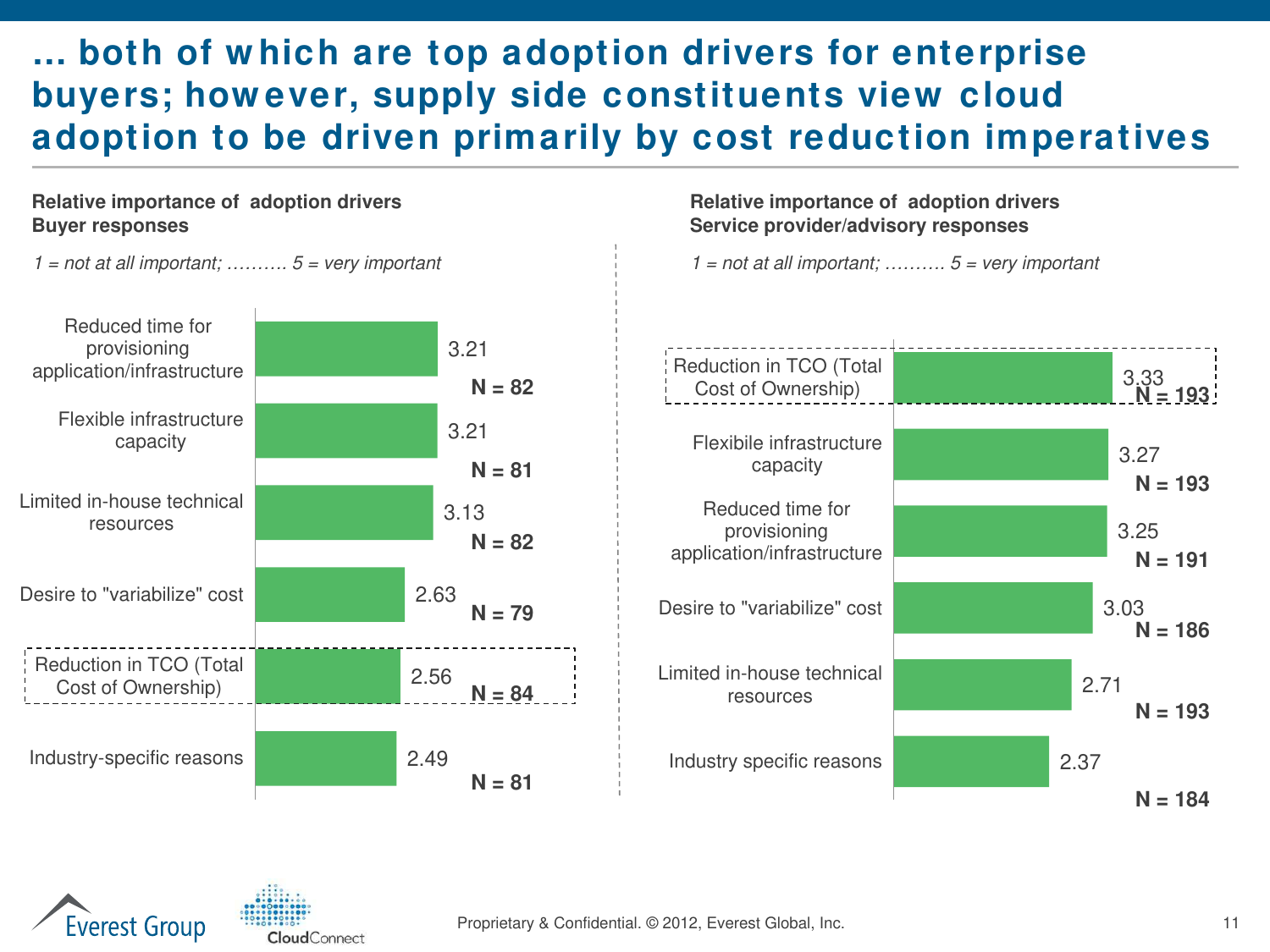## **Adoption is by and large driven non-vertical solutions; how ever, industry-specific adoption patterns point tow ards significant impact on customer facing processes**

**Industry specificity of cloud adoption Buyer responses**



CloudConnect

**100% = 89**

**Industry specific reasons for cloud adoption Buyer responses**

**Buyerspeak:** Industry specific cloud solutions enable us to…

"…make changes quickly to web hosted customer portal"

"… to serve the needs of our clients – through (dynamic) communication, and data analytics"

"… support with products and services, our customers who wish to operate within the public cloud."

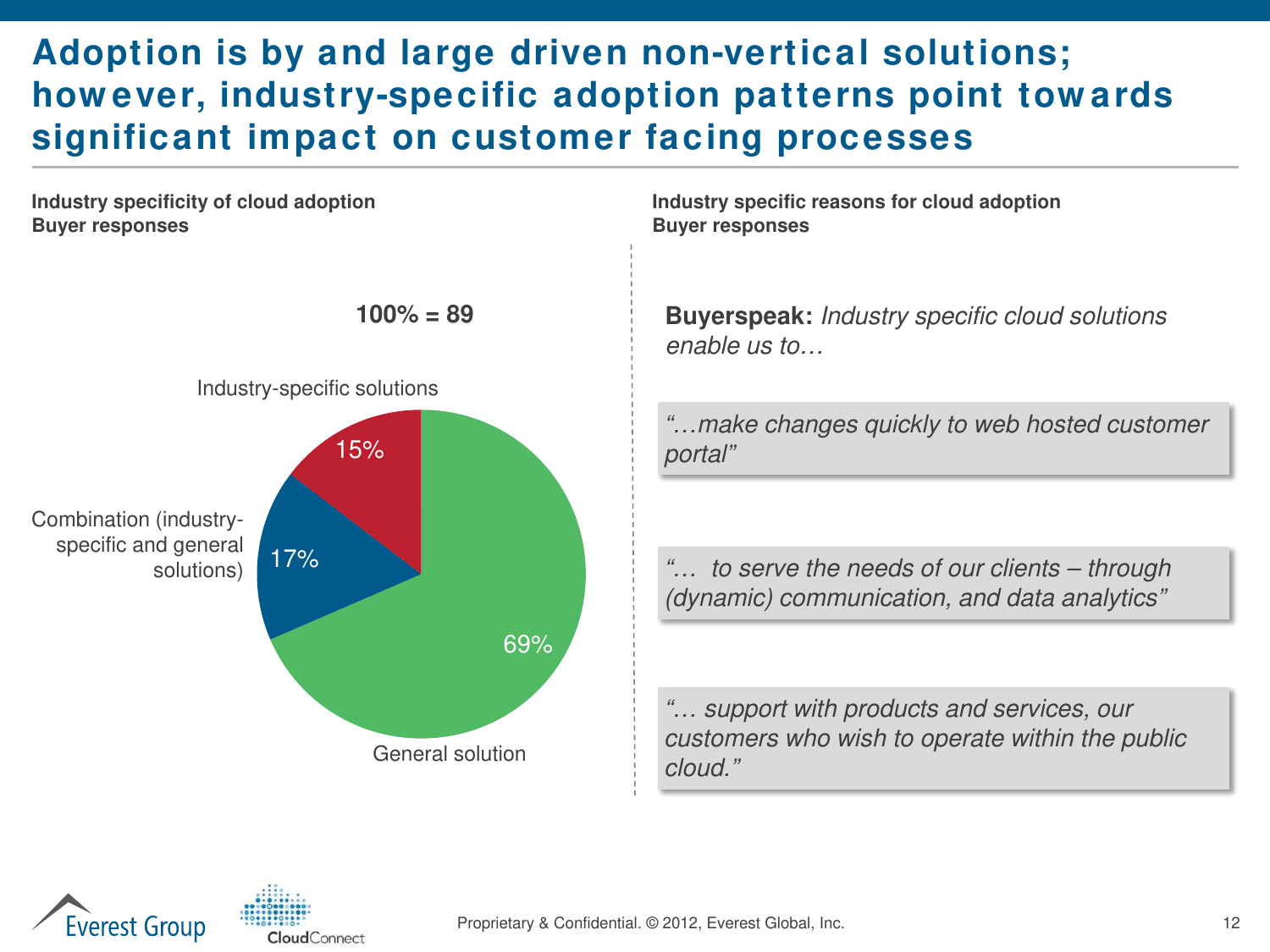### **Security and integration issues are barriers to adoption; contrary to buyer perception, service providers cite lack of buy-in as a more significant barrier than budget issues**

#### **Barriers to enterprise cloud adoption Buyer responses**

#### **Barriers to enterprise cloud adoption Service provider/advisory responses**



**Service providers need support from stakeholder groups in order to generate buy-in across the enterprise**



CloudConnect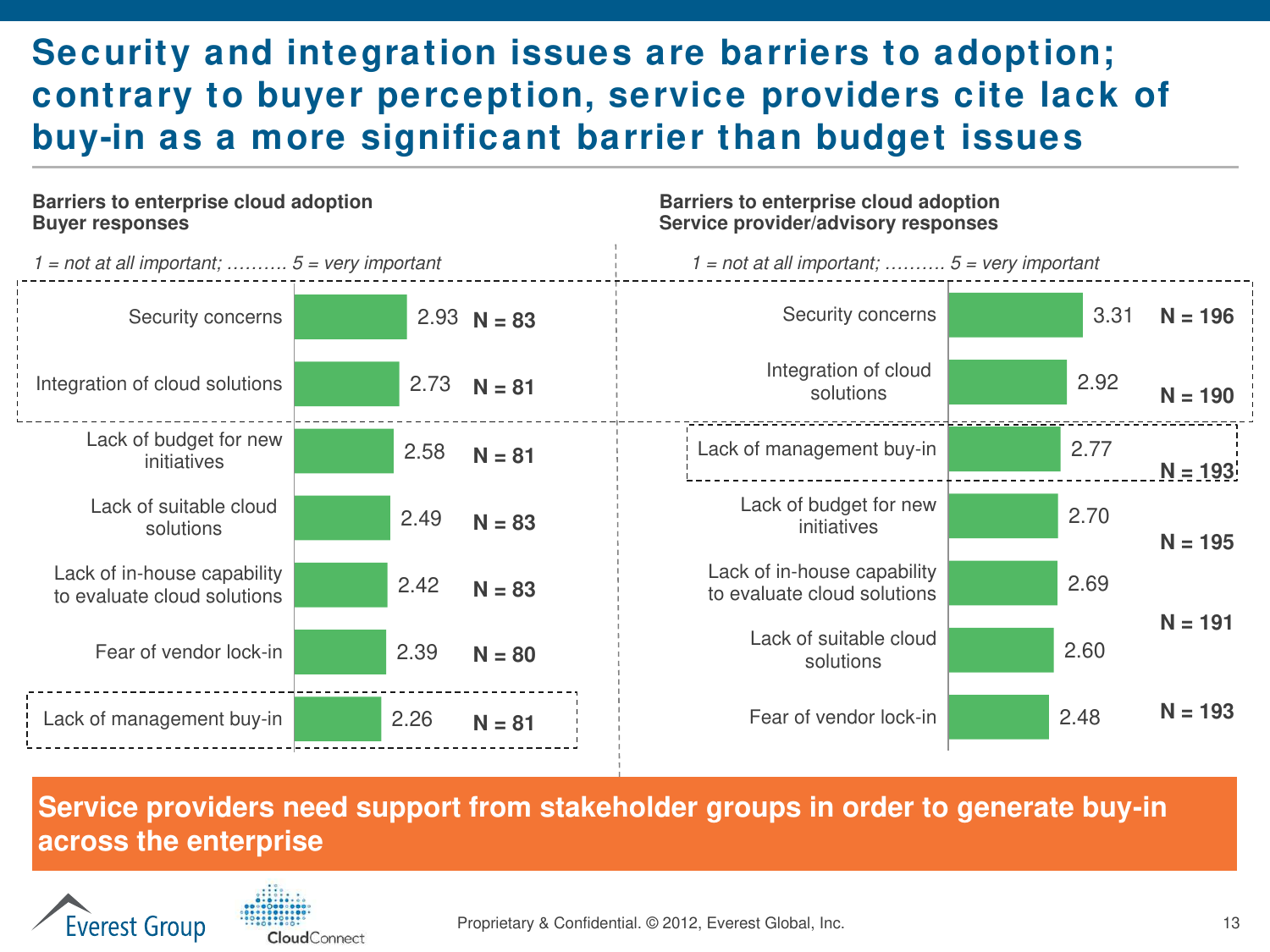### **Buyers are w illing to change service providers for the right contract terms, w hile service providers believe the reputation and tenure of the provider is more important**

#### **Cloud solution purchase – decision criterion Buyer responses**

#### **Cloud solution purchase – decision criterion Service provider/advisory responses**



### **Security features continue to be the top decision criteria**



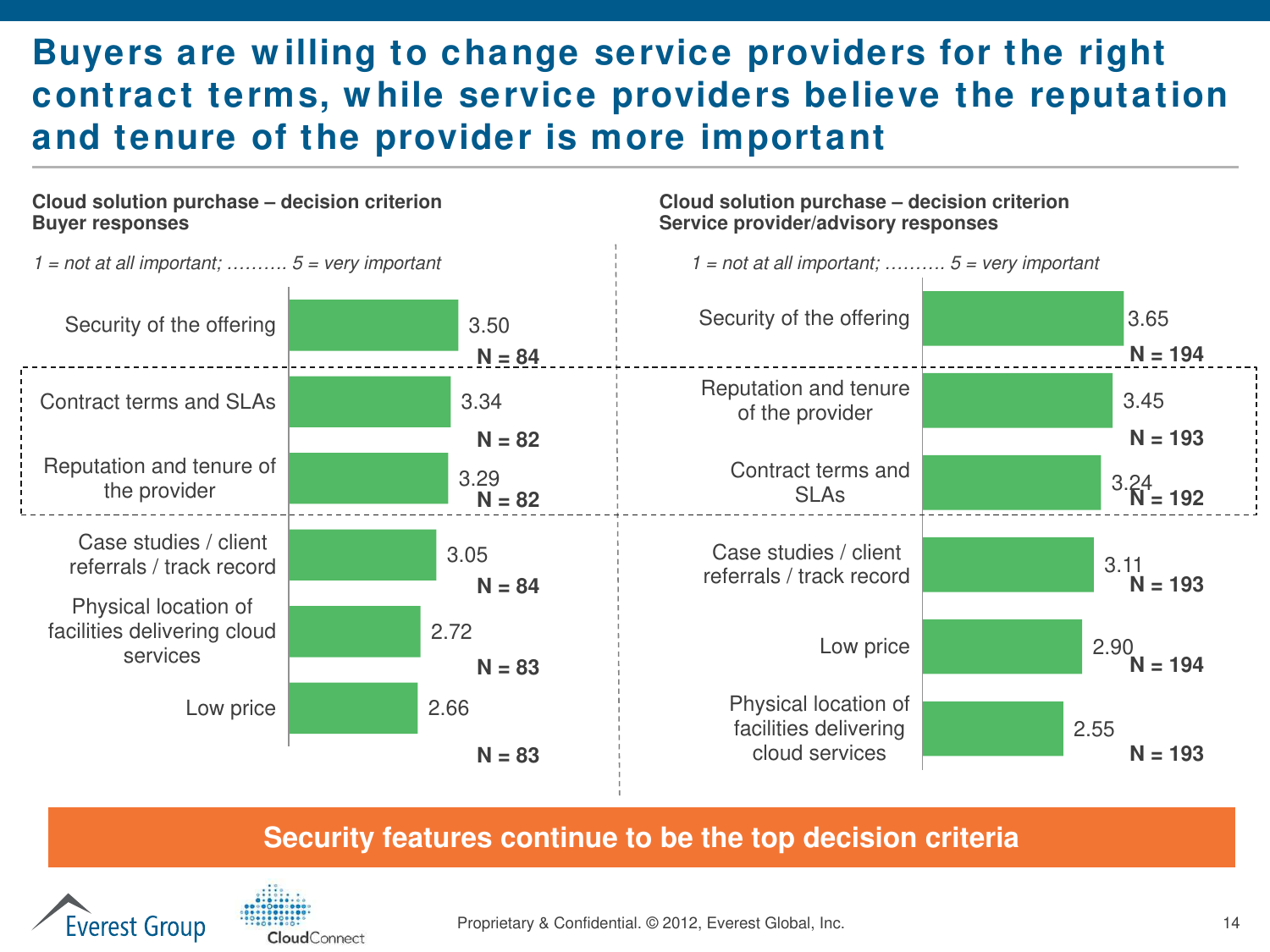## **IT, in conjunction w ith business leadership, comprises the primary decision-making group for cloud adoption**

**Stakeholder involvement in cloud solution purchase Buyer responses**

**N = 192 (number of mentions)**



**Compared to other IT purchase decisions, cloud investments attract higher involvement from CXOs**



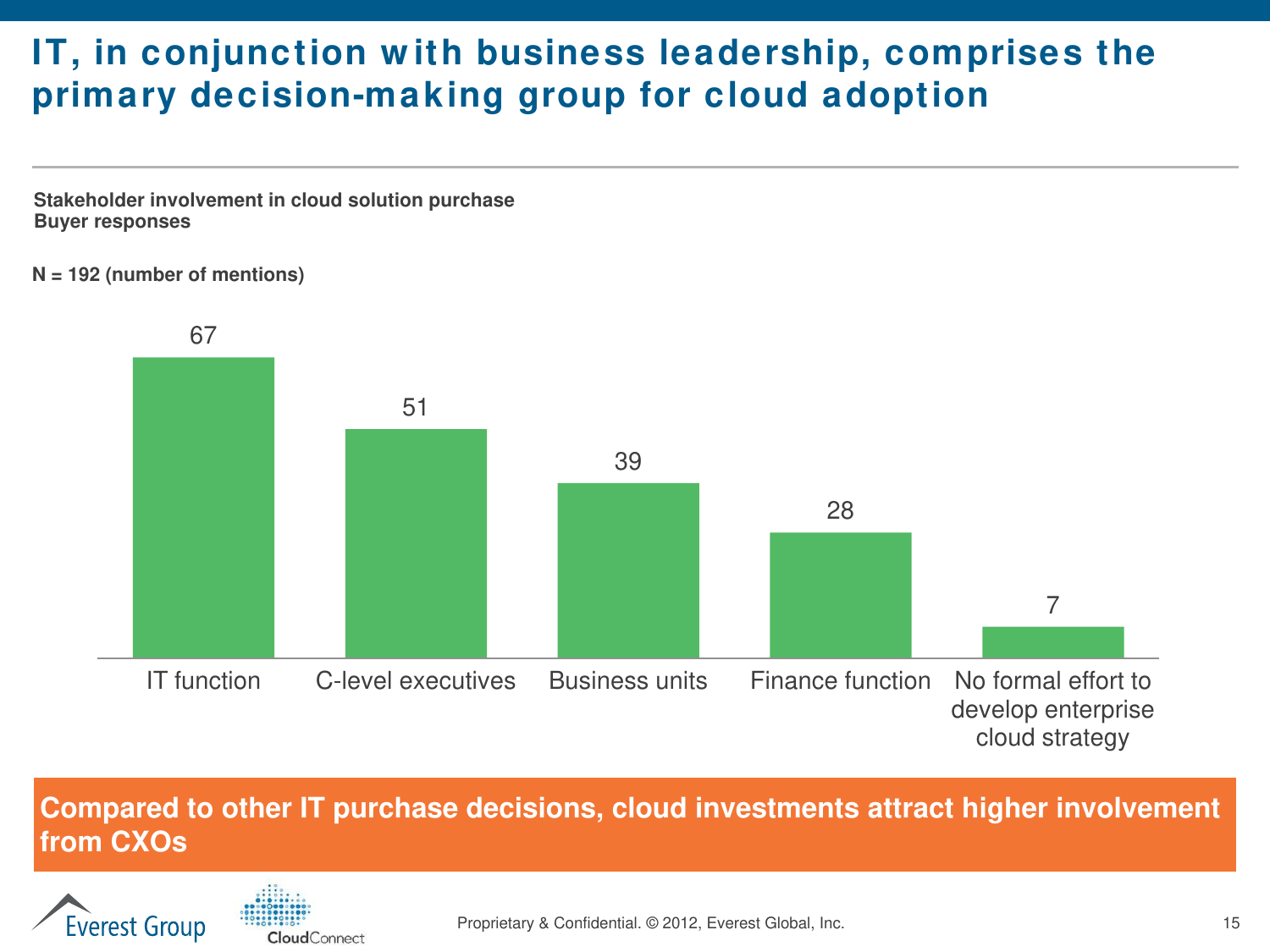### **Enterprise adopters express strong satisfaction and remain extremely optimistic about their ability to generate business value from cloud solutions**



We have a robust strategy for managing our adoption of cloud solutions

In comparison to other organizations, we are more mature in our approach to cloud solutions

We are satisfied with the current results from our cloud initiatives

We expect to achieve greater benefits from cloud solutions in the future



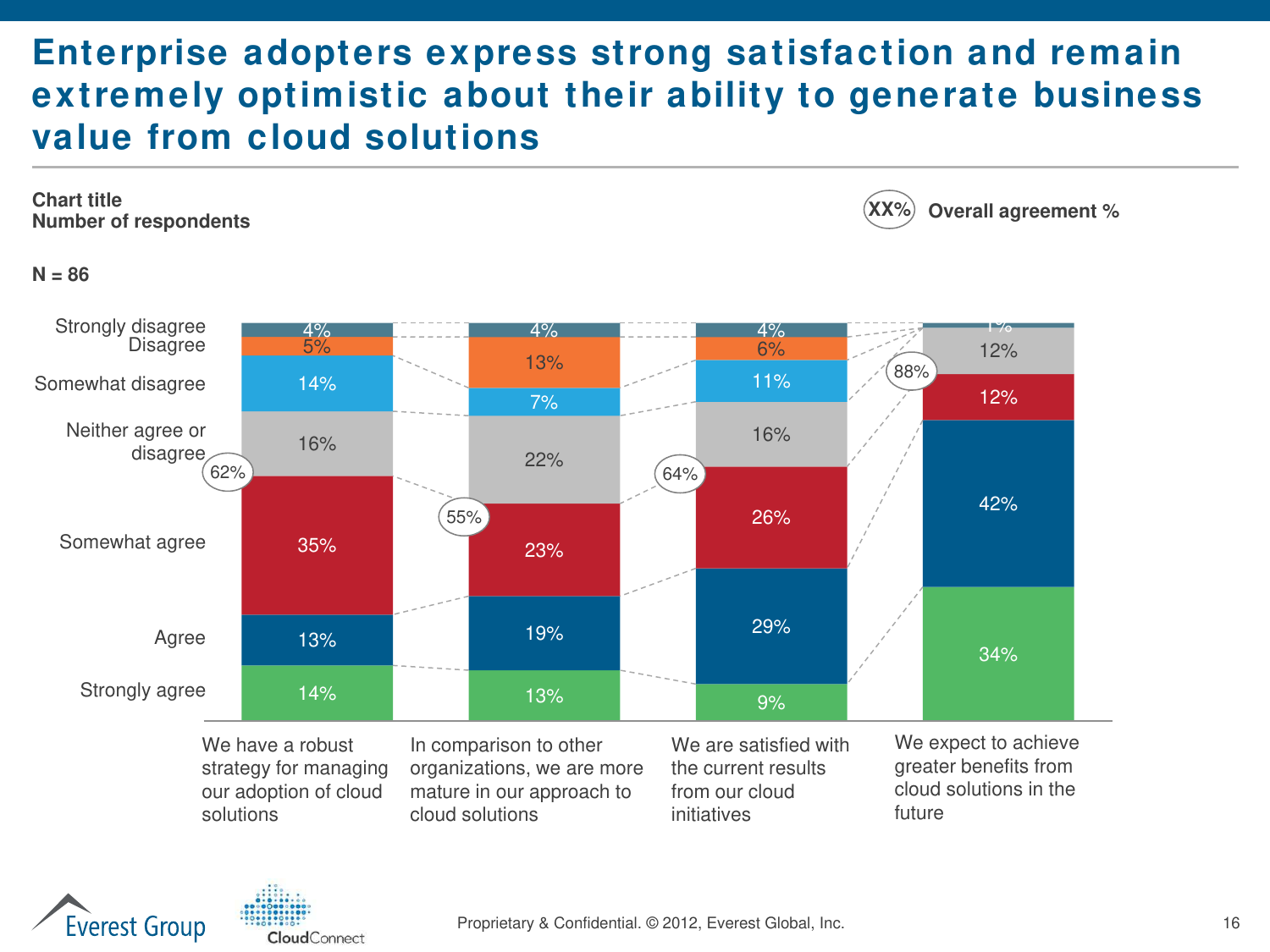# **Content**

- Executive Summary
- Detailed findings
- **Appendix Demographics**



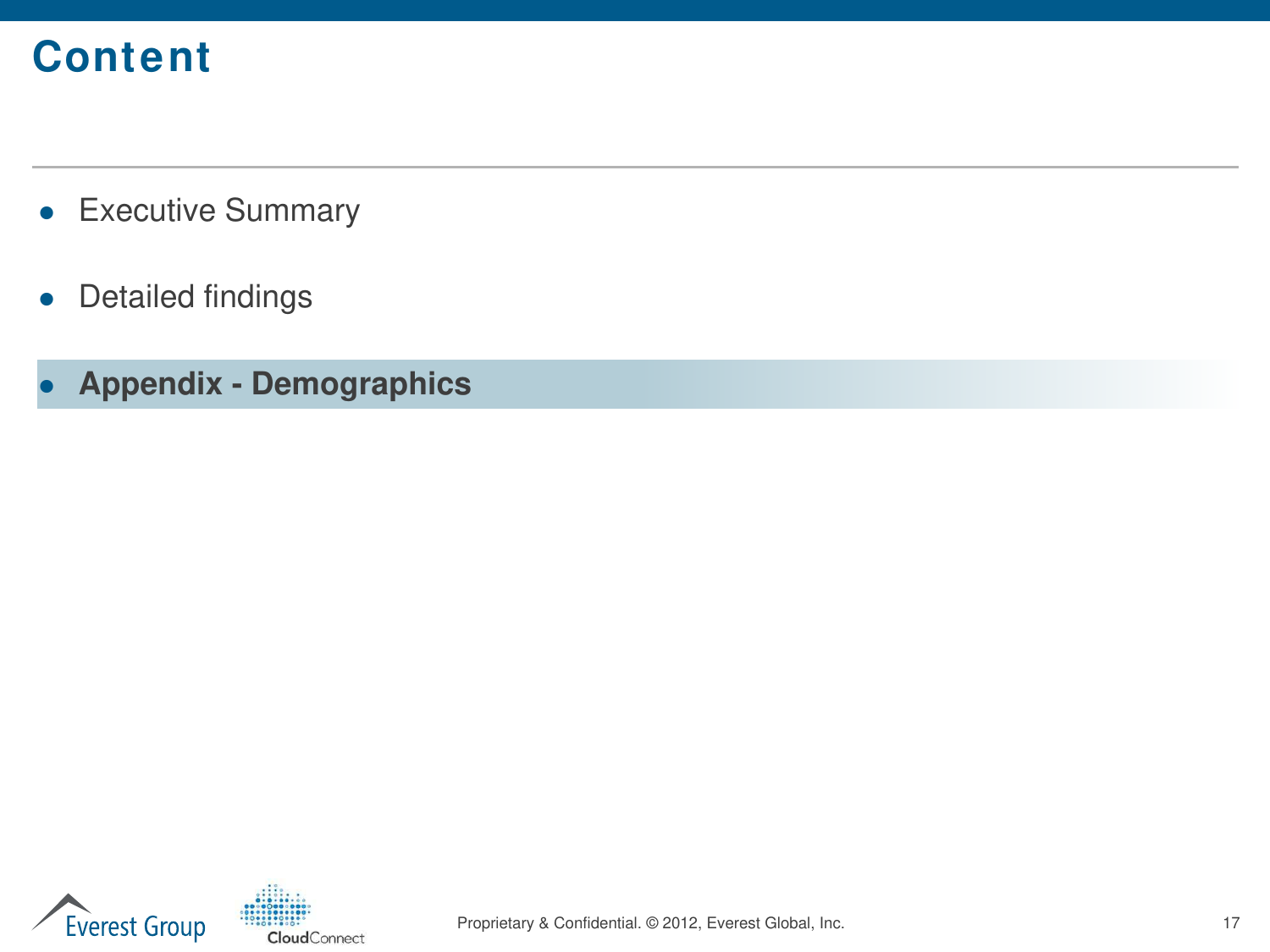# **Survey demographics**

CloudConnect

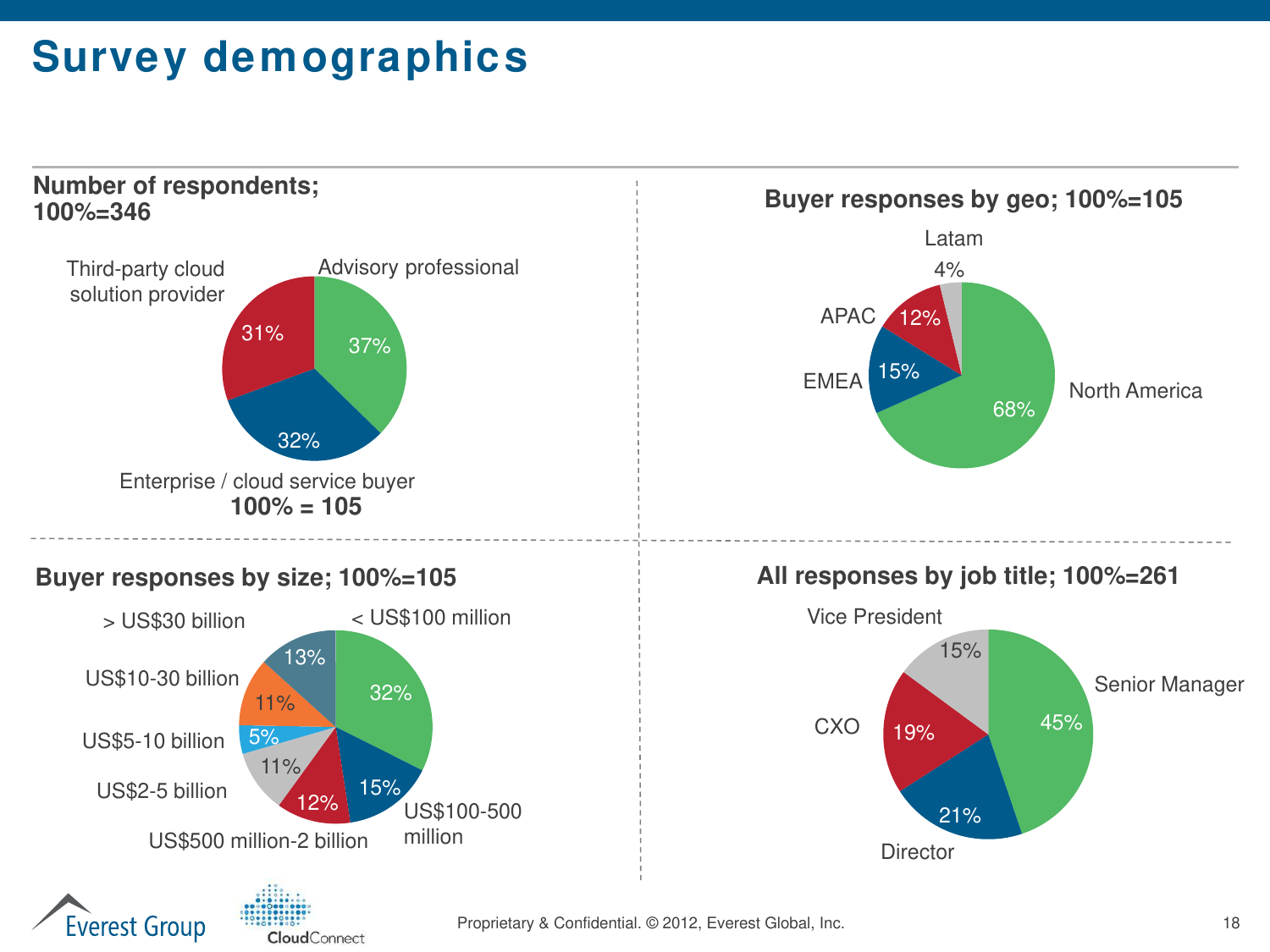## **About Everest Group**

Everest Group is an advisor to business leaders on the next generation of global services with a worldwide reputation for helping Global 1000 firms dramatically improve their performance by optimizing their back- and middle-office business services. With a fact-based approach driving outcomes, Everest Group counsels organizations with complex challenges related to the use and delivery of global services in their pursuits to balance short-term needs with long-term goals. Through its practical consulting, original research, and industry resource services, Everest Group helps clients maximize value from delivery strategies, talent and sourcing models, technologies, and management approaches. Established in 1991, Everest Group serves users of global services, providers of services, country organizations, and private equity firms in six continents across all industry categories. For more information, please visit [www.everestgrp.com](http://www.everestgrp.com/) and [research.everestgrp.com](http://research.everestgrp.com/).



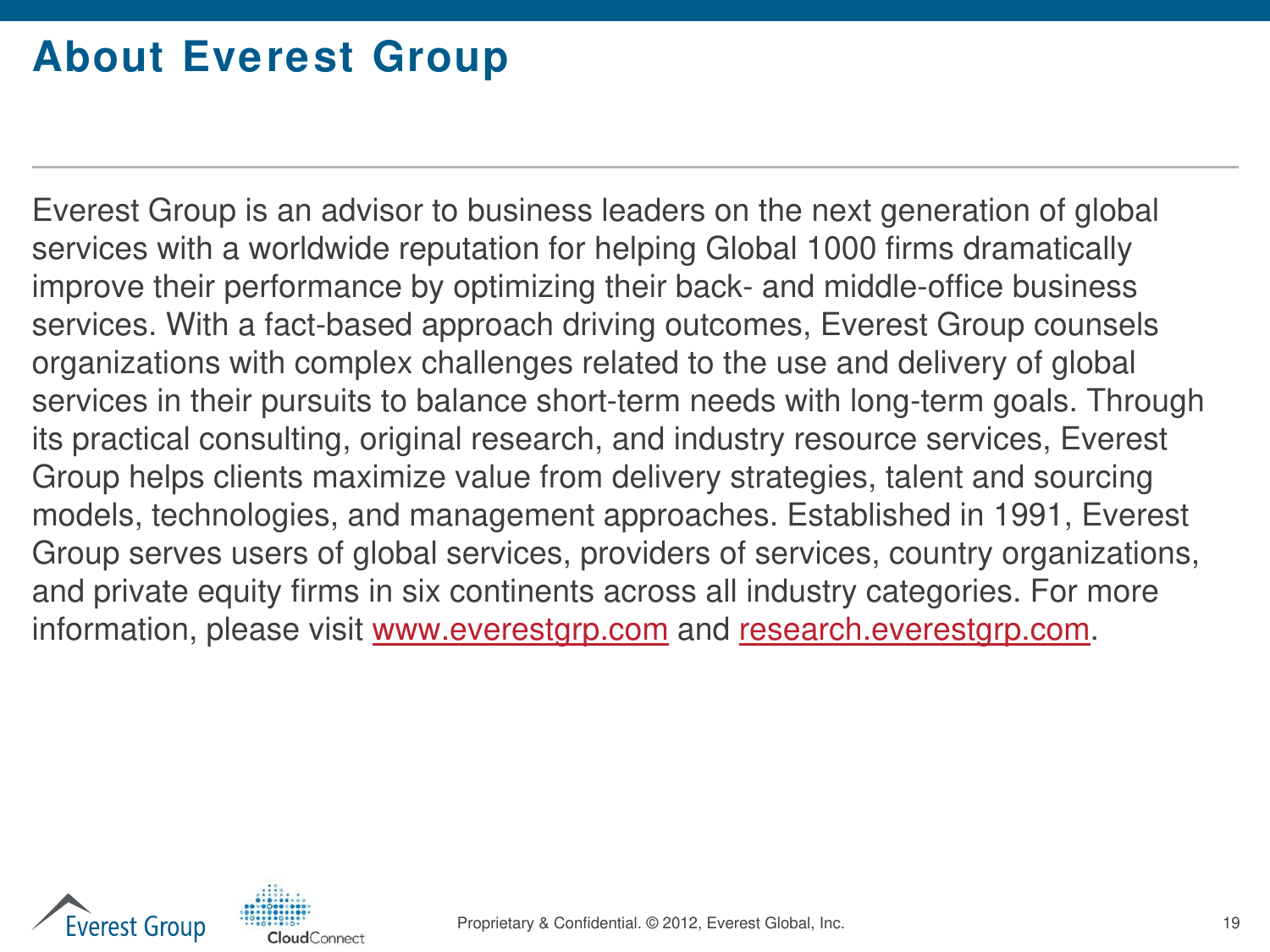# **About Cloud Connect**

Cloud Connect, produced by UBM TechWeb, is the defining event of the cloud computing industry. As both a conference and an exhibition, Cloud Connect's goal is to chart the course of cloud computing's development by bringing together enterprise IT professionals, developers, infrastructure and service providers and cloud computing innovators. UBM TechWeb has produced cloud events that define and frame cloud computing discussions since June 2008, including Cloud Summit Executive and Enterprise Cloud Summit at Interop. Cloud Connect is a one-of-a-kind event that encompasses the entire cloud computing ecosystem featuring IT & Developer workshops and a full conference program. For more information visit: [www.cloudconnectevent.com](http://www.cloudconnectevent.com/).